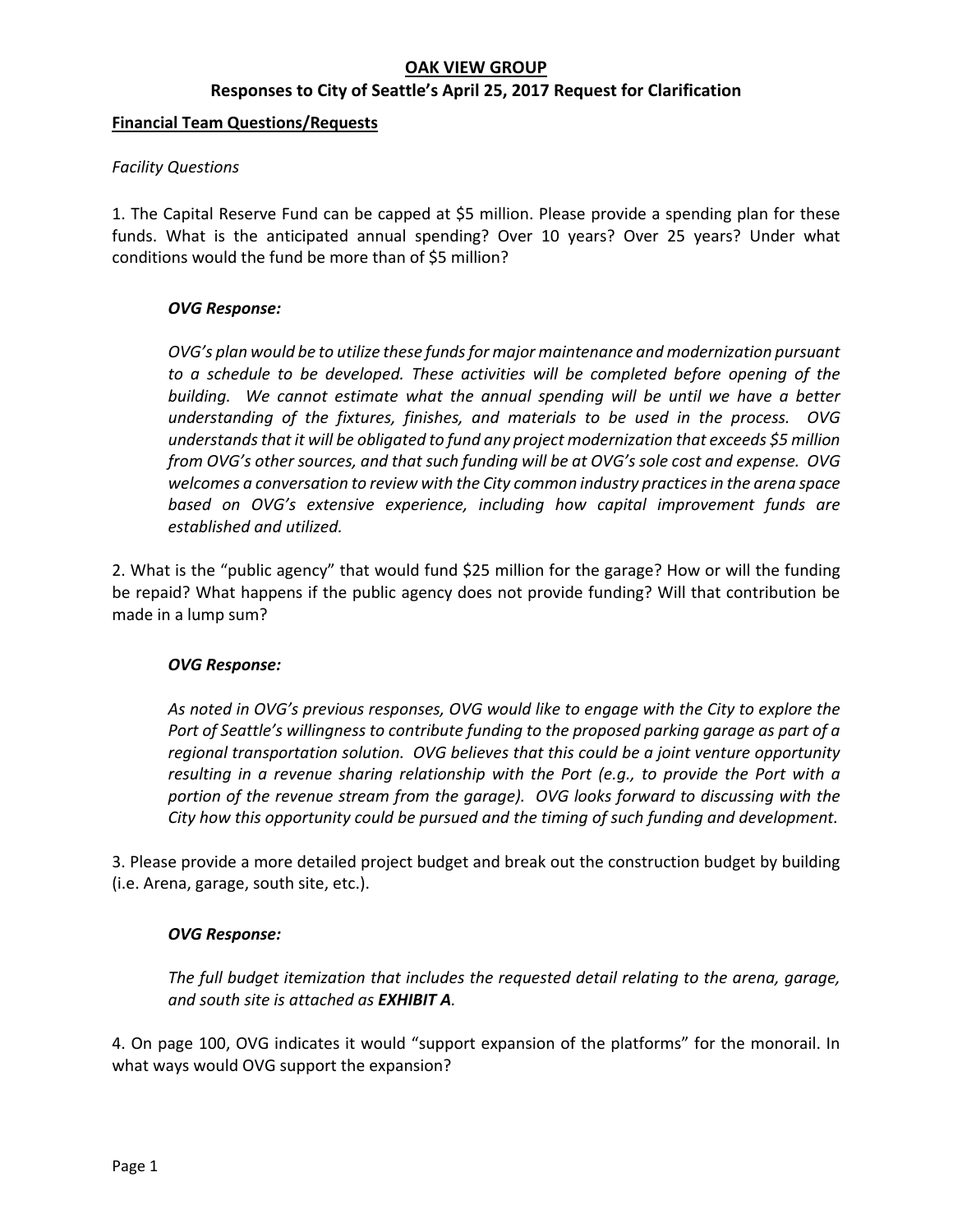### *OVG Response:*

*OVG has been a vocal proponent of the Monorail throughout the KeyArena RFP process. OVG has met with Seattle Monorail Services multiple times, as well as the King County Executive, the CEO of Visit Seattle, the Seattle Chamber of Commerce, and the developer of the Convention Center expansion. In each of those conversations OVG has advocated for funding and support of an expanded Westlake Monorail station to better leverage the exiting asset. OVG also has been a strong voice in support of the Monorail and its value with the local media. We believe it is our role to champion support for this idea among the constituent groups.* 

*As noted in OVG's previous responses, OVG will have a robust communication plan with its customers about public transit (including the Monorail) and its convenience and benefits. We will financially incentivize public transit ridership to and from our events, which might take the form of ticket bundling. We will work with the Monorail to integrate its ticketing into OVG's system for a seamless buying process. OVG will also investigate the potential of adding covered walkways along the south side of Fisher Pavilion to offer additional rain protection for riders to the arena.* 

*OVG is also prepared to subsidize the cost of Monorail rides to arena events by bundling event tickets with Monorail tickets to encourage use of the Monorail. Moreover, OVG is prepared to work with the City to contribute up to \$2 million towards expansion of the Monorail system, including new station construction.* 

5. What are the ideas regarding development of the "South Site?" Is development of this site included in the pro‐forma or construction budget? What is envisioned as the potential development and how would it relate to the new arena? How long would this option continue? If it's not needed to operate or finance the arena, what benefit would the City receive from considering another use?

# *OVG Response:*

*Please see OVG's response to question 15 under "Design and Constructability Team Questions/Requests," above. OVG has included the ramp and the Transit Mobility Hub in its budget for the South Site, but has not included the structure on the NE corner in the budget. OVG anticipates a complementary use of that site for the Arena. The benefits to the City could be wide‐ranging, from potential re‐location of existing non‐profit tenants to some type of rent or revenue sharing opportunity. We look forward to working with the Seattle Center and the surrounding neighborhoods to develop the best use for this property.* 

6. How does the City establish a guaranty of performance from such a new entity as OVG? What other parties may offer their guaranty?

# *OVG Response:*

*The newly‐formed ArenaCo's obligations will be guaranteed by an affiliate of the Madison Square Garden Company (NYSE: MSG). OVG is prepared to cause any guarantor to provide*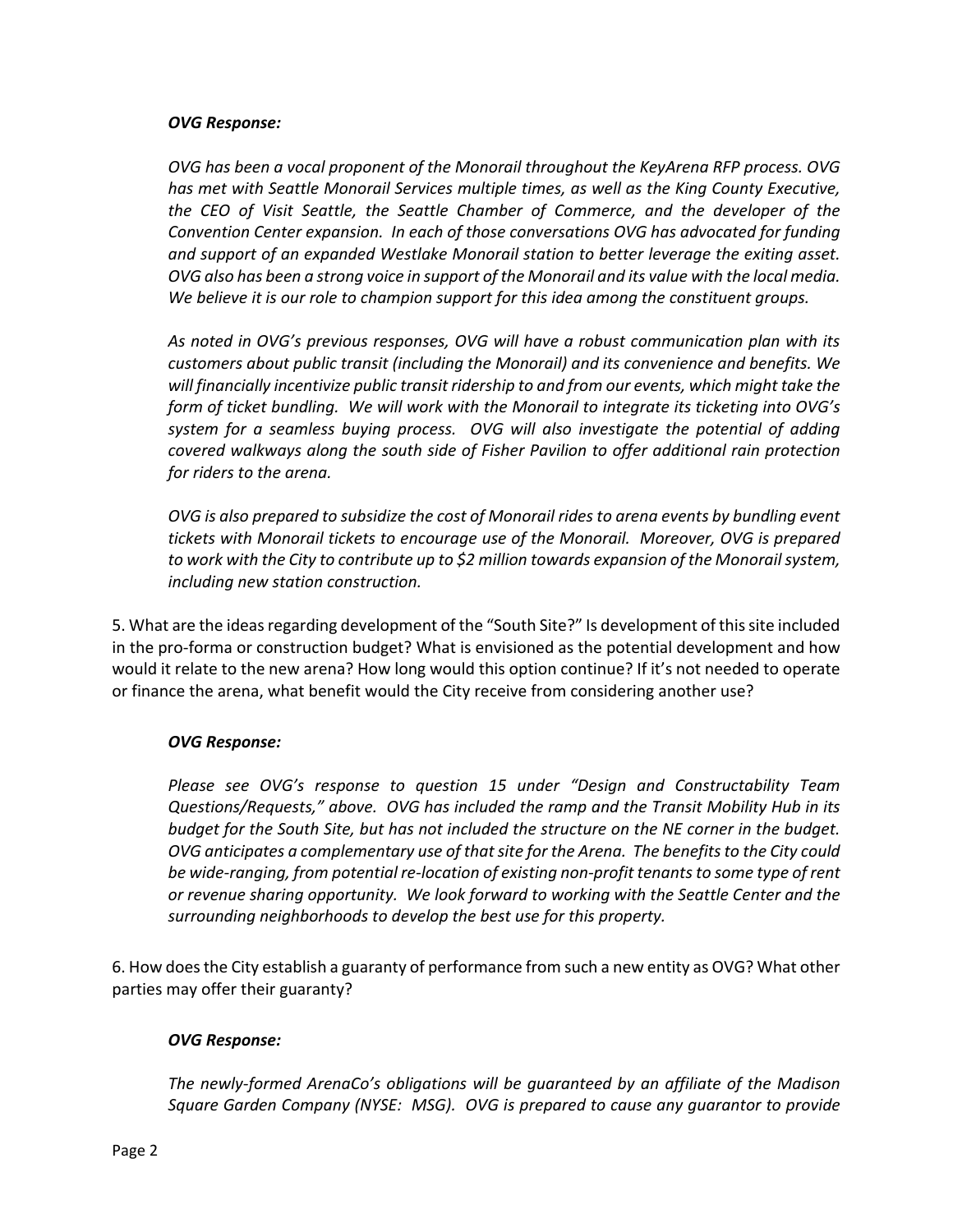*to the City satisfactory evidence of such entity's credit worthiness, with the understanding that OVG and City might need to agree upon reasonable measures to protect the confidentiality of any non‐public financial information.* 

7. What funding will be committed to transportation issues, both capital and ongoing efforts?

# *OVG Response:*

*See response to question 6 under "Design and Constructability Team Questions/Requests," above.* 

8. If the arena gets an NBA or NHL team, debt capacity could increase by \$100‐\$150 million. What would this increased debt be used for?

### *OVG Response:*

*This debt would be used to reduce OVG's equity investment.*

9. What are the restrictions on City property during the lease/financing?

### *OVG Response:*

*Because OVG's mortgage will only encumber OVG's leasehold interest in the property (and not the fee interest owned by the City), and further because the fee interest is City‐owned and thus unlikely to be the subject of a sale to a third‐party or bank mortgage, OVG anticipates that the Lease Agreement would impose few if any restrictions on the City with respect to the demised premises other than customary non‐interference provisions for a long‐term ground lease of this type. As a general matter, OVG would like to dialogue with the City about appropriate provisions in the Lease Agreement regarding how OVG can be kept informed about, and have a meaningful role in any conversations regarding the City's activities elsewhere on Seattle Center that might materially affect arena operations, including construction projects or other events that might impact pedestrian and traffic flow.* 

### *Financial Questions*

10. Please provide Excel files for the financial exhibits and projections (e.g. Cash Flows Base Case Assumptions). Please provide assumptions and any supporting data or worksheets that will help us understand your projections.

### *OVG Response:*

*Please see EXHIBIT B attached.*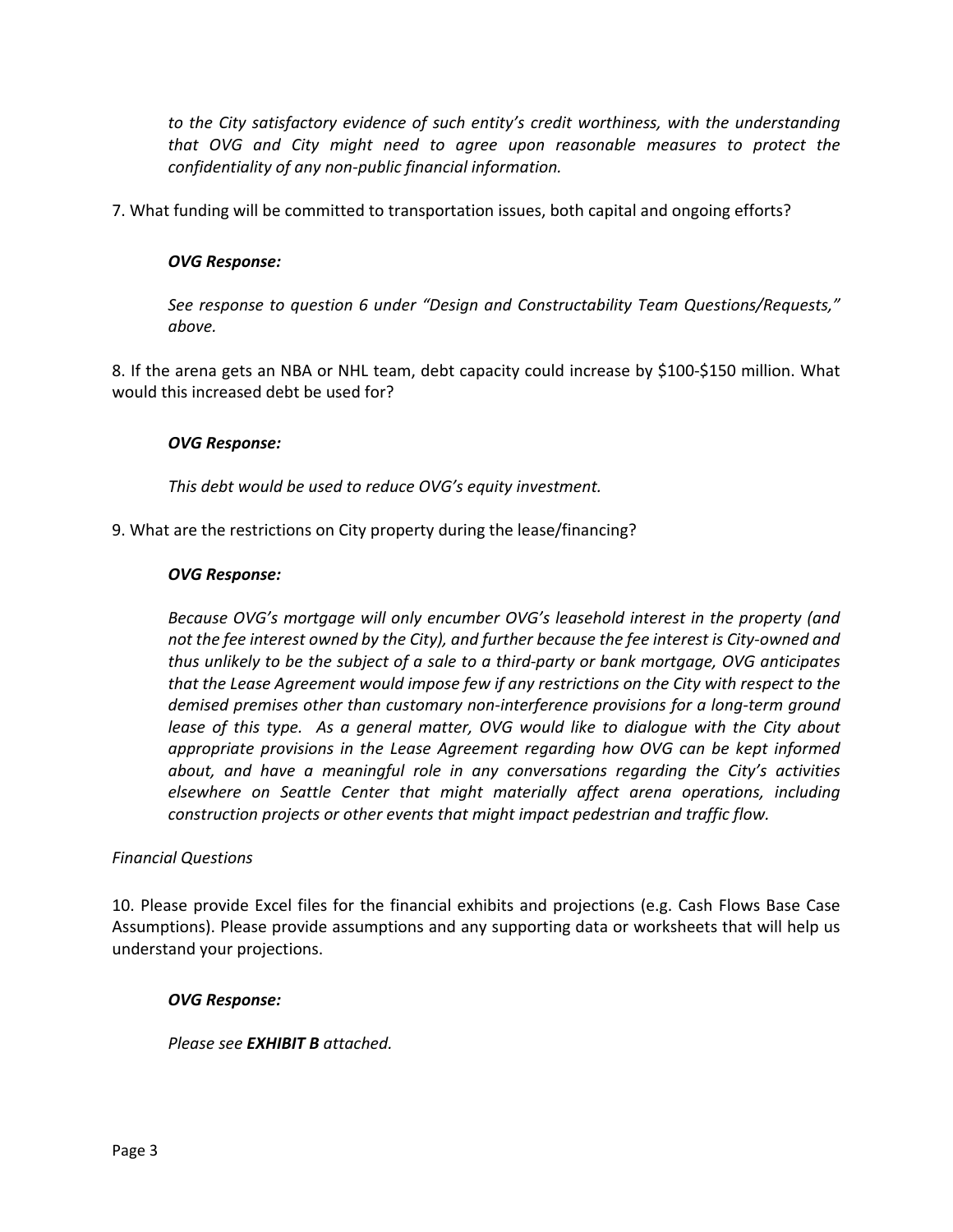11. How will the financing be structured? On this project proposal, is Goldman Sachs your construction lender, long-term lender, or both? If not both, what is your construction financing proposal and long‐term lending proposal?

### *OVG Response:*

*Goldman Sachs is engaged as structuring agent for the arena financing. The financing is anticipated to take place in two steps – a construction loan followed by a long‐term financing. The construction loan is structured differently from real estate construction loans as it is a 5‐ year facility and able to remain in place during the first couple of years of arena operation. While the loan is able to remain outstanding for 5 years, we expect it will be refinanced early ‐ soon after arena opening ‐ in the private placement bond market once construction and sales risk has passed.* 

*Goldman Sachs will not only serve as lead arranger in the construction loan, but will also participate in the loan as a lender. Goldman Sachs will syndicate the balance of the loan to commercial banks, who are active in the stadium and arena project finance space. Goldman Sachs recently led construction loans for the Sacramento Kings and Milwaukee Bucks arena projects and has substantial experience in this space. On the Sacramento Kings arena construction loan, Goldman Sachs committed, closed and began funding the \$265 million construction loan six months before syndication took place. Following syndication, Goldman Sachs portion of the loan was reduced from \$265 million to \$60 million. On the Milwaukee Bucks arena construction loan, Goldman Sachs committed, closed and began funding the \$250 million construction loan three months before syndication took place. Following syndication, Goldman Sachs portion of the loan was reduced from \$250 million to \$50 million. The Construction Loan is expected be structured to allow Oak View to draw on the Loan on a monthly basis throughout the construction period, which reduces interest costs during construction. The Construction Loan is expected to be interest only (with interest fully capitalized) during construction and will accrue interest at a rate that is based on LIBOR plus a credit spread. The loan is expected to have a final maturity that is 5 years from closing and to be pre‐payable at any‐time without penalty.* 

*At or directly prior to opening of the renovated arena, we expect the construction loan to be refinanced in the private placement bond market ("Takeout Financing"). The Takeout Financing is expected to be 25‐year, taxable, fixed‐rate bonds with mortgage style amortization. The Takeout Financing is expected to price with a single interest rate that is based on the Treasury Yield interpolated for the weighted average life of the bonds plus a credit spread. It is expected that these bonds will be sold to private placement bond investors (typically term and life insurance companies such as NY Life and MetLife) who are regular participants in the Stadium and Arena financing market.*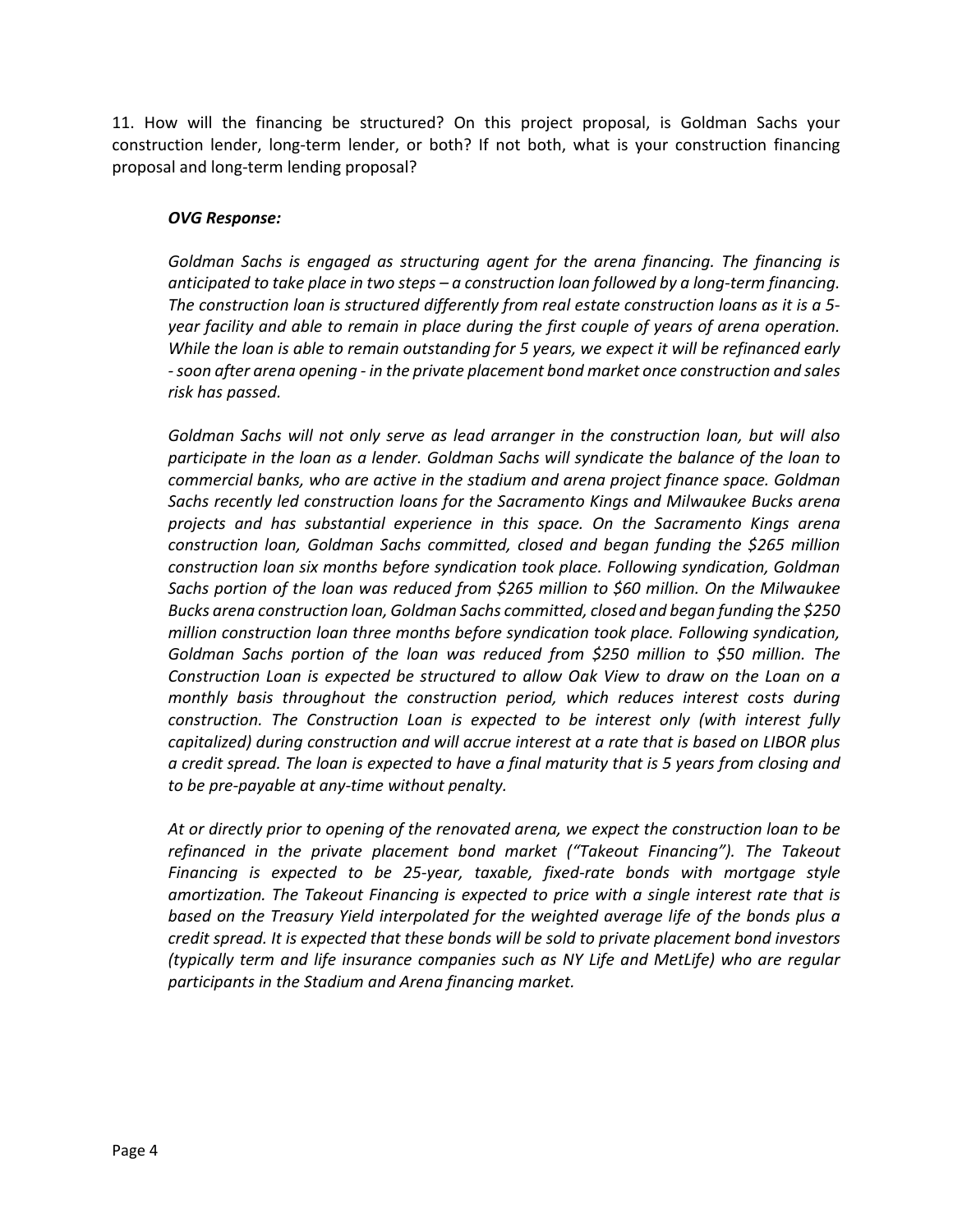12. For what other projects has OVG used Goldman Sachs for construction or long‐term financing?

### *OVG Response:*

*OVG and Goldman Sachs have a close working relationship and are currently working together on number of ongoing non‐public projects. OVG has chosen to work with Goldman Sachs as a result of their industry‐leading sports facility financing practice, which has provided them first‐ hand experience with a majority of significant sports transactions across the globe. This experience ranges from team mergers and acquisitions and league‐wide financings, to structuring and financing both public and private contributions to new sports facilities across the globe.* 

*Goldman Sachs personnel have worked on the financing of over 35 sports facilities worldwide, including the four most recently financed NBA arenas – the New Milwaukee Bucks Arena, the Golden 1 Center in Sacramento (Sacramento Kings), Barclays Center in Brooklyn (Brooklyn Nets / New York Islanders) and the Amway Center in Orlando (Orlando Magic). Additional experience includes the financing for Banc of California Stadium (Los Angeles Football Club), New White Hart Lane Stadium (Tottenham Hotspur), Yankee Stadium (New York Yankees), Levi's Stadium (San Francisco 49ers) and MetLife Stadium (New York Giants). The below table outlines Goldman Sachs' stadium and arena financing experience since 2014.* 

| <b>Selected GS Sports Facility Since 2014</b> |                                                        |                                      |            |  |
|-----------------------------------------------|--------------------------------------------------------|--------------------------------------|------------|--|
| <b>Date</b>                                   | <b>Stadium/Arena</b>                                   | <b>Issue</b>                         | Par (\$mm) |  |
| 2017                                          | New Whitehart Lane<br>(Tottenham, England)             | Bank Loan                            | \$520      |  |
| 2016                                          | Barclay's Center                                       | PILOT /<br><b>Taxable Bonds</b>      | 494        |  |
| 2016                                          | I AFC Stadium                                          | StadCo Team / Bank<br>Loan           | 180        |  |
| 2016                                          | New Milwaukee Bucks                                    | Bank Loan                            | 250        |  |
| 2015                                          | Golden 1 Center<br>(Sacramento, CA)                    | FRNs /<br><b>Fixed Rate PP</b>       | 280        |  |
| 2015                                          | New Whitehart Lane<br>(Tottenham, England)             | <b>Bridge Facility</b>               | 220        |  |
| 2015                                          | Yankee Stadium<br>(New York, NY)                       | Derivative Unwind                    | 300        |  |
| 2015                                          | <b>Spring Training Complex (Astros</b><br>/ Nationals) | Tax-Exempt /<br><b>Taxable Bonds</b> | 122        |  |
| 2015                                          | Golden 1 Center<br>(Sacramento, CA)                    | <b>Taxable Bonds</b>                 | 300        |  |
| 2015                                          | <b>Joker Merchant Stadium</b><br>(Lakeland, FL)        | Tax Exempt Bonds                     | 51         |  |
| 2015                                          | Lucas Oil Stadium<br>(Indianapolis, IN)                | <b>Tax Exempt Bonds</b>              | 341        |  |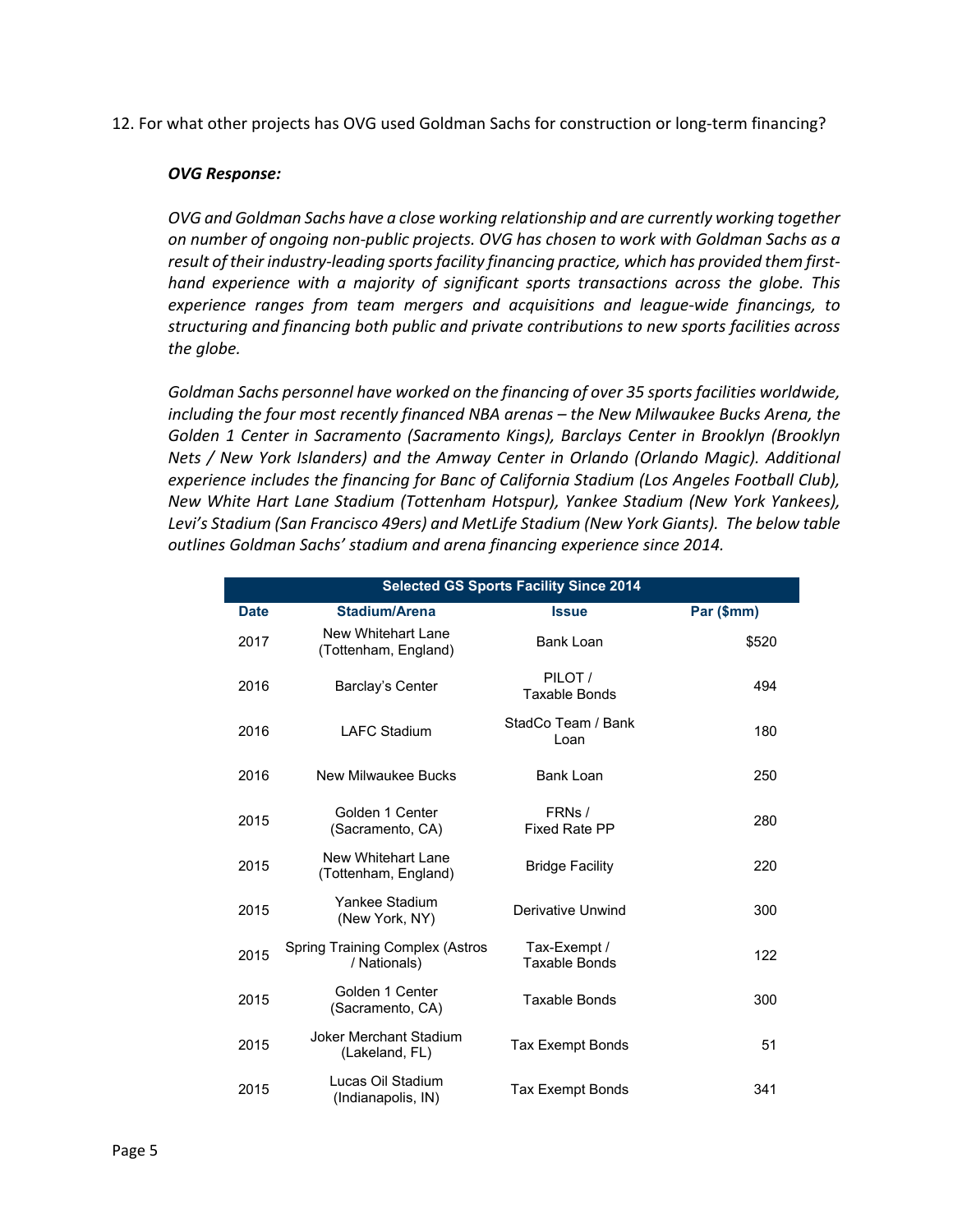| 2015  | Metlife Stadium<br>(East Rutherford, NJ)                   | Refinancing of Bank Loan | 146     |
|-------|------------------------------------------------------------|--------------------------|---------|
| 2015  | AS Roma MediaCo                                            | CLO                      | 200     |
| 2014  | Golden 1 Center<br>(Sacramento, CA)                        | Bank Loan                | 265     |
| 2014  | Golden 1 Center,<br>Land Purchase Loan<br>(Sacramento, CA) | <b>Bank Loan</b>         | 35      |
| 2014  | Inter Milan<br>MediaCo                                     | CLO                      | 313     |
| 2014  | <b>Target Field</b><br>(Minneapolis, MN)                   | Hedge Restructure        | 150     |
| Total |                                                            |                          | \$4,167 |

13. What type of financial support are you assuming from the Madison Square Garden Company? Their support letter states "MSG is confident it could provide financial support for the project." What type of support are you/they envisioning?

# *OVG Response:*

*In addition to the guaranty described in question 6, above, MSG will provide operational support to the project through its partnership with OVG, including advising OVG on best practices and providing back‐of‐house staffing resources, such as access to MSG's deep bench of marketing and sponsorship professionals. We are happy to meet with City staff in person to answer any additional questions that the City might have about the synergistic relationship of MSG and OVG.* 

14. How are the historic tax credit or any other tax credits capitalized? What is the expected source for the \$50 million historic tax credit? Provide your assumptions for the amount of historic tax credits proposed. What is OVG's experience in securing and selling historic tax credits?

# *OVG Response:*

*See response to question 5 under "Legal Team Questions/Requests," below.* 

15. What is OVG's plan if the site's landmark status is not achieved and you are unable to secure the \$50 million tax credit?

# *OVG Response:*

*See response to question 5 under "Legal Team Questions/Requests," below.*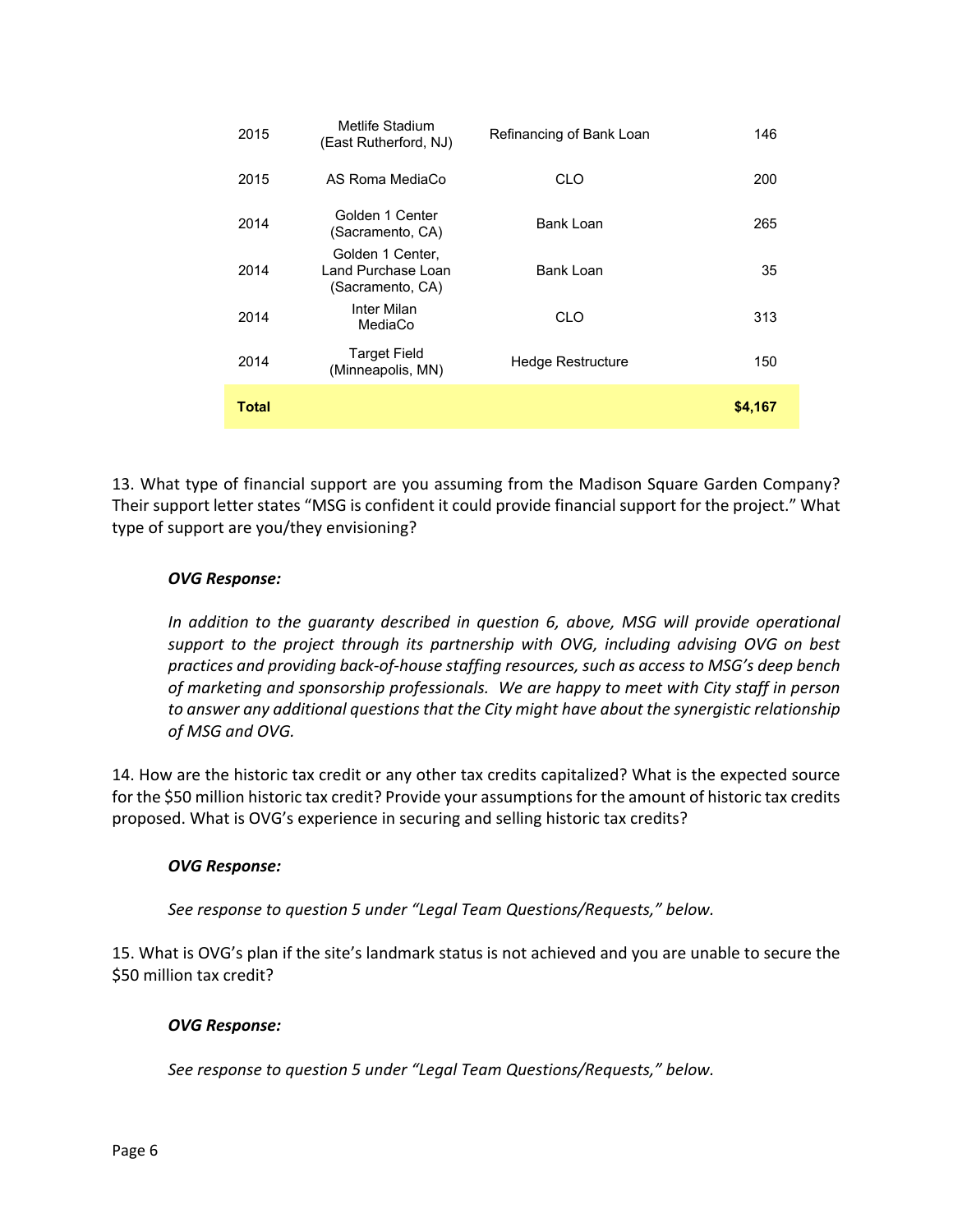16. Item 6 in the Development Agreement and Lease Agreement Terms section states that "OVG wishes to explore development financing incentives". We interpret OVG's proposal to be what is described in this item, i.e. that all incremental revenues from admissions tax, construction sales tax, etc. will be used first as credit against base rent and then deposited into a City Arena Fund. Is this correct? Is the sole use of this fund to offset maintenance costs? Are these costs capital reinvestment, routine maintenance, or both? Who controls and prioritizes the City Arena Fund and determines what is funded out of it?

# *OVG Response:*

*As the fund sources materials indicate, OVG proposes that a total of \$40 million of the incremental revenues directly derived from redevelopment of the arena be reinvested into the Property during the initial term of the lease. For incremental revenues above this \$40 million threshold, we would propose a revenue share waterfall whereby OVG and the City share in the economic upside, with the City's share increasing as higher revenue targets are achieved. The more successful the arena is, the higher the return will be to the City. This is only a portion of the City revenues produced by the tax streams and fees identified in the proposal. OVG would like to discuss the choice of funding streams with the City. We look forward to engaging in a dialogue with the City about the most efficient means of achieving that public reinvestment in the site. The City and OVG should discuss the logistics, e.g., creation of the fund, mechanics of the transfers (whether through rent credit or funds exchanges; timing; disbursement process), options to provide for restrictions on use of the funds (whether the funds are restricted to capital or operating expenses over the lease term), accounting for the fund and its uses, and prioritization of the expenditures.* 

17. Has OVG estimated the amount of annual incremental tax revenues from the operations of the redeveloped Arena? If so, can you provide us with these estimates?

# *OVG Response:*

*OVG has engaged ECONorthwest, an economics firm with deep expertise in municipal finance, to prepare an independent analysis of the incremental tax impacts to the city of Seattle from the construction and operation of a renovated Key Arena. OVG is reviewing a first cut of this calculation, based on conservative modeling assumptions. Such conservative estimates show incremental City revenues during construction and operations well in excess of \$40 million during the lease term. Before these numbers are publicly released, we would like the opportunity to dialogue with the City about our methodology and base assumptions, as well as the mix of revenue sources to achieve the \$40 million reinvestment. As noted in our response to question 16, above, for incremental revenues above this \$40 million threshold, we would propose a revenue share waterfall whereby OVG and the City share in the economic*  upside, with the City's share increasing as higher revenue targets are achieved.

18. Are there any inflationary adjustments to the rent during the initial term?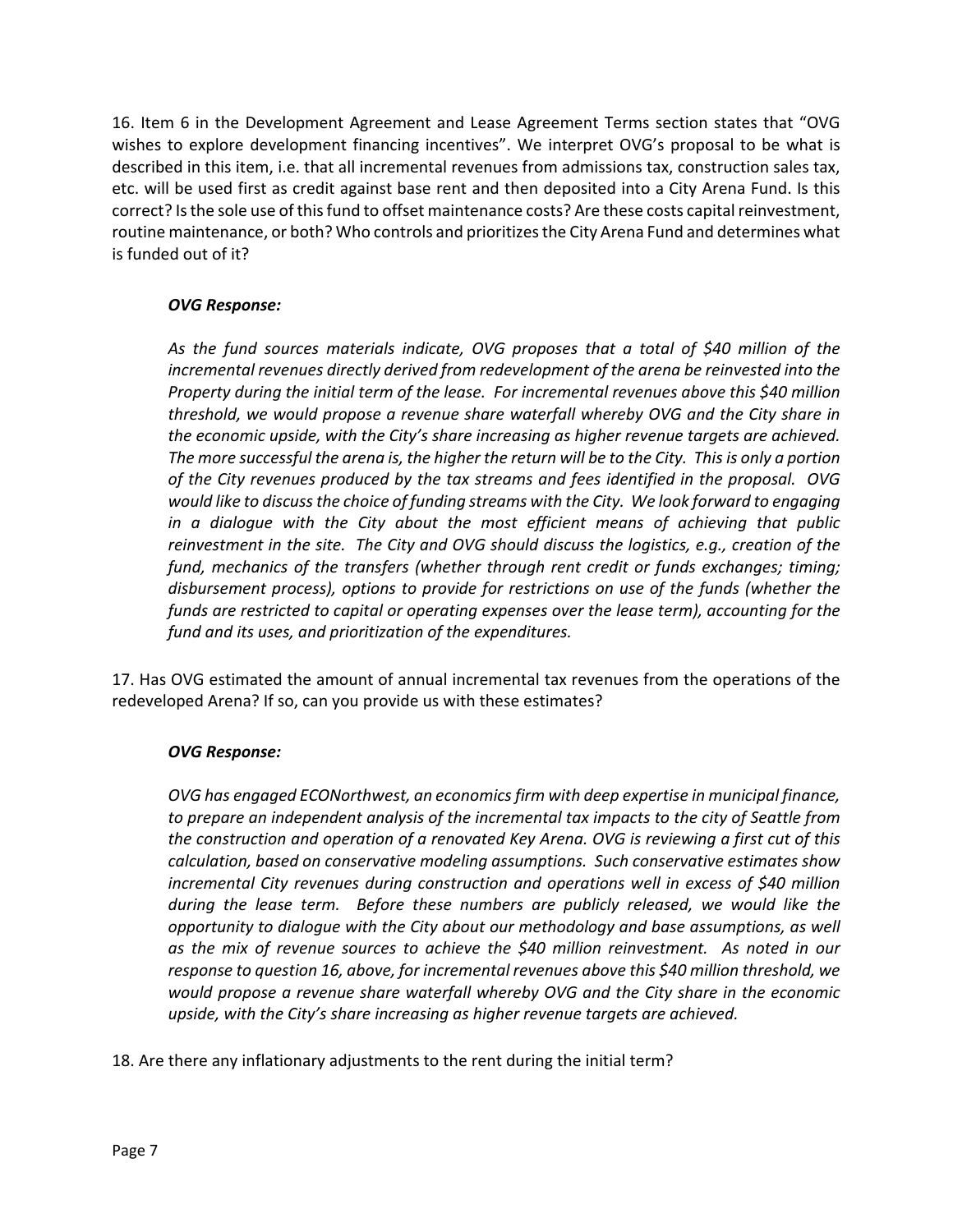### *OVG Response:*

*OVG is willing to make inflationary adjustments by an escalator such as CPI.* 

19. How much do you plan on charging for a facility fee? Is it a flat number or based on type of event?

### *OVG Response:*

*The facility fee in the first year of operations is currently set at \$3, and will increase by three percent (3%) annually. We envision that certain ticketed community events would be exempt from such facility fee.* 

20. Please provide a more detailed operational pro‐forma that breaks out type of event rent, reimbursable labor, concessions, ticketing, facility fee, merchandise, and any other revenue categories. Similarly, please provide a more detailed description of the projected expense categories such as event labor, utilities, taxes, maintenance (routine and major), etc.

### *OVG Response:*

*OVG and MSG are some of the most experienced operators in the world and developed the pro‐forma and operating assumptions together. OVG would welcome the opportunity to meet with City staff to discuss and walk through the operational details behind the Pro‐Forma presented on page 77 of the RFP and attached in response to Question 10 of this section. OVG believes this is the best approach for two reasons. First, for competitive reasons OVG would prefer not to disclose operational assumptions behind the pro forma. Second, the cash flows are based off a number of assumptions and variables and in order to most easily understand the mechanics behind the Arena's projected performance, an in‐person meeting would be most effective, productive, and helpful for all parties involved.* 

21. Please provide a more robust description of the intended incentive thresholds (described in Item 1, page 32). As they aren't specified, please provide some outline of what these might include.

### *OVG Response:*

*We are prepared to work with the City on base and incentive rent terms in the context of our proposal as a whole, to negotiate an overall package of financial and non‐financial obligations that provide a substantial net benefit and limited risk to the City.* 

22. Please provide a detailed set of event projections by type of event and assumed attendance per event by type.

# *OVG Response:*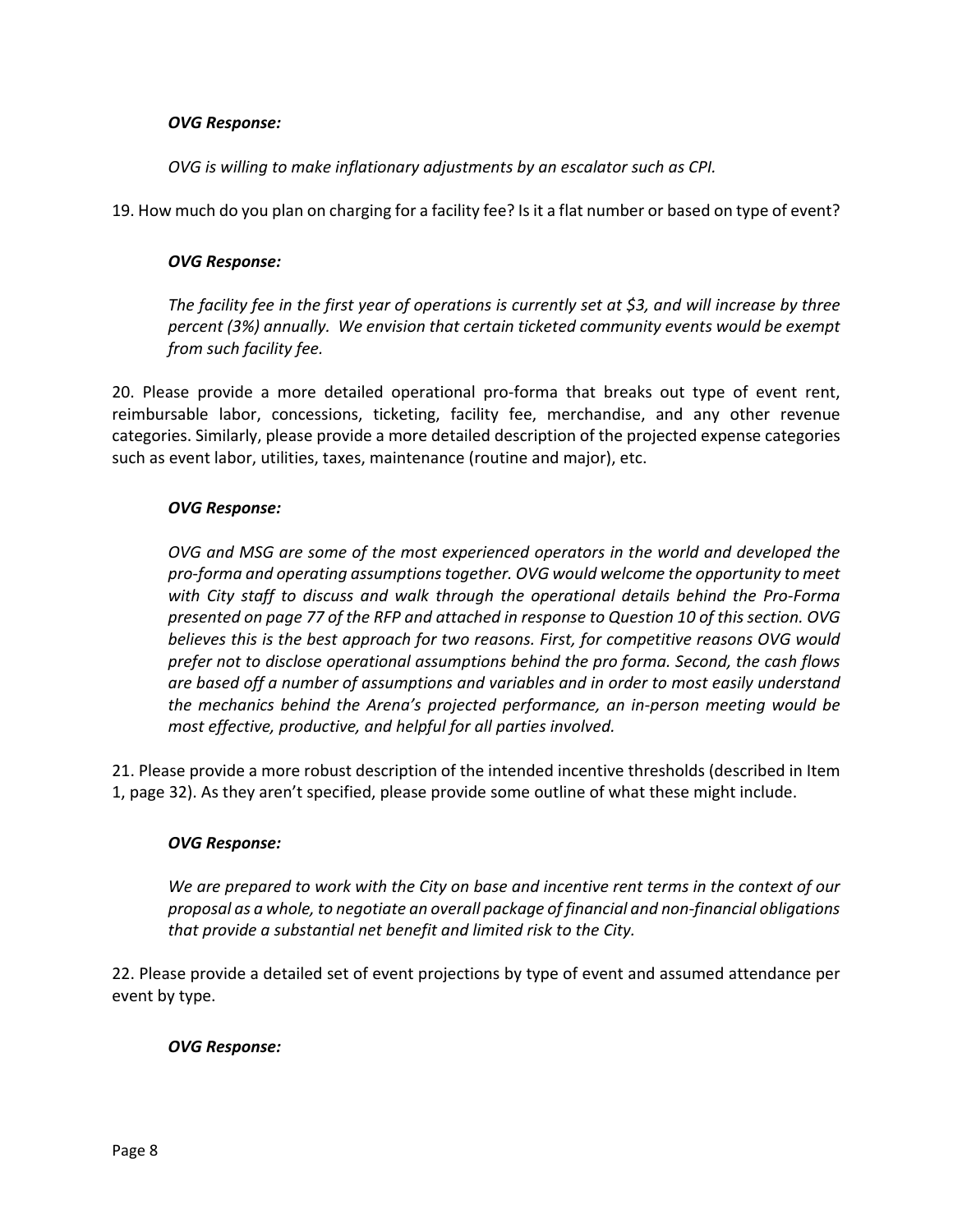*OVG and MSG are some of the most experienced operators in the world and developed the pro‐forma and operating assumptions together. OVG would welcome the opportunity to meet with City staff to discuss and walk through the operational details behind the Pro‐Forma presented on page 77 of the RFP and attached in response to Question 10 of this section. OVG believes this is the best approach for two reasons. First, for competitive reasons OVG would prefer not to disclose operational assumptions behind the pro forma. Second, the cash flows are based off a number of assumptions and variables and in order to most easily understand the mechanics behind the Arena's projected performance, an in‐person meeting would be most effective, productive, and helpful for all parties involved.* 

23. Why is Admissions Tax included as a revenue since it is also being used to fund the City Arena Fund which is shown as an expense, offsetting the arena maintenance costs (p 77 and 32).

# *OVG Response:*

*OVG would like additional clarification on this question.* 

24. The proposal assumes OVG operation of all three Seattle Center garages. Are these revenues included in the pro‐forma? Please provide a pro‐forma for the operation of the garages. How would they be managed? What about maintenance and daily operations or utility costs? What are your revenue‐sharing assumptions?

### *OVG Response:*

*Yes, these revenues are included in OVG's pro forma. OVG has not yet developed a complete pro‐forma for garage operations at this time. OVG would most likely contract with a third‐ party parking operator for garage management and daily operations. We look forward to further discussion with the City to better understand the City's current economic assumptions regarding the garage. OVG has committed to guarantying the City's current revenue stream from these garages.* 

25. The pro‐forma includes \$1 million in parking revenue. What is this based on?

### *OVG Response:*

*This projection is based on OVG's assumption of the additional parking revenue that can be generated from the existing controlled garages due to increased event activities at Seattle Center.* 

26. Did you consider a public financing approach, and if so what lead you to decide on private financing?

### *OVG Response:*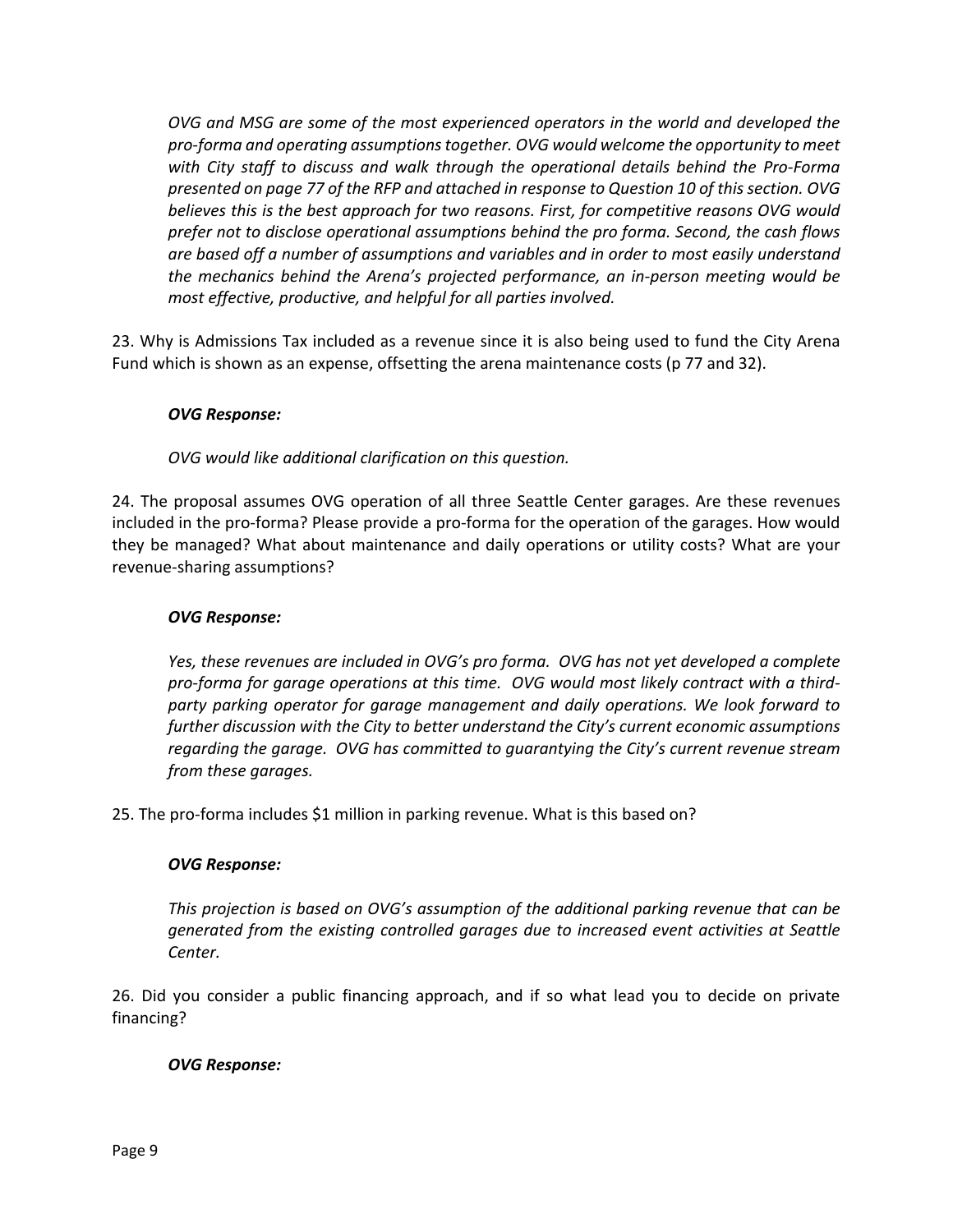*OVG followed the clear objective in the RFP of the City's desire to have minimal financial participation, which caused us to focus our efforts on private financing.* 

27. Regarding City Use days, the proposal states they would be made available when the arena is available. How will this work when Bumbershoot takes place over a specific weekend every year?

### *OVG Response:*

*OVG recognizes the importance of this Summer event to the Seattle community. OVG will reserve the Bumbershoot weekend each year for this use, as to avoid any conflicts with other events.* 

28. Would Pottery NW be able to remain at their current location in the South Site if it's not developed or until it is developed? Will construction of the below grade access make this possible? What would the source of the funding to relocate Pottery NW be?

### *OVG Response:*

*See responses to question 15 under "Design/Constructability Questions/Requests" and question 17 under "Operations Team Questions/Requests," above.*

29. Please describe the plan for relocating short and long term tenants? Is assistance only financial or will you help in identifying new spaces?

### *OVG Response:*

*See response to question 15 under "Design/Constructability Questions/Requests," above.*

30. What is the intention for working with the City to identify transition plans for the Skateboard Park, Gardener's complex and restroom pavilion? Does this include funding?

### *OVG Response:*

*With respect to the Skatepark, please see response to question 15 under "Operations Team Questions/Requests," above. OVG plans to incorporate the new restroom pavilion into the new design. With respect to the Gardener's complex, OVG would like to work collaboratively with the City on the relocation plan for this facility elsewhere on the Seattle Center campus.* 

31. How would the pro‐forma change with the addition of an NBA team? An NHL team? Both?

### *OVG Response:*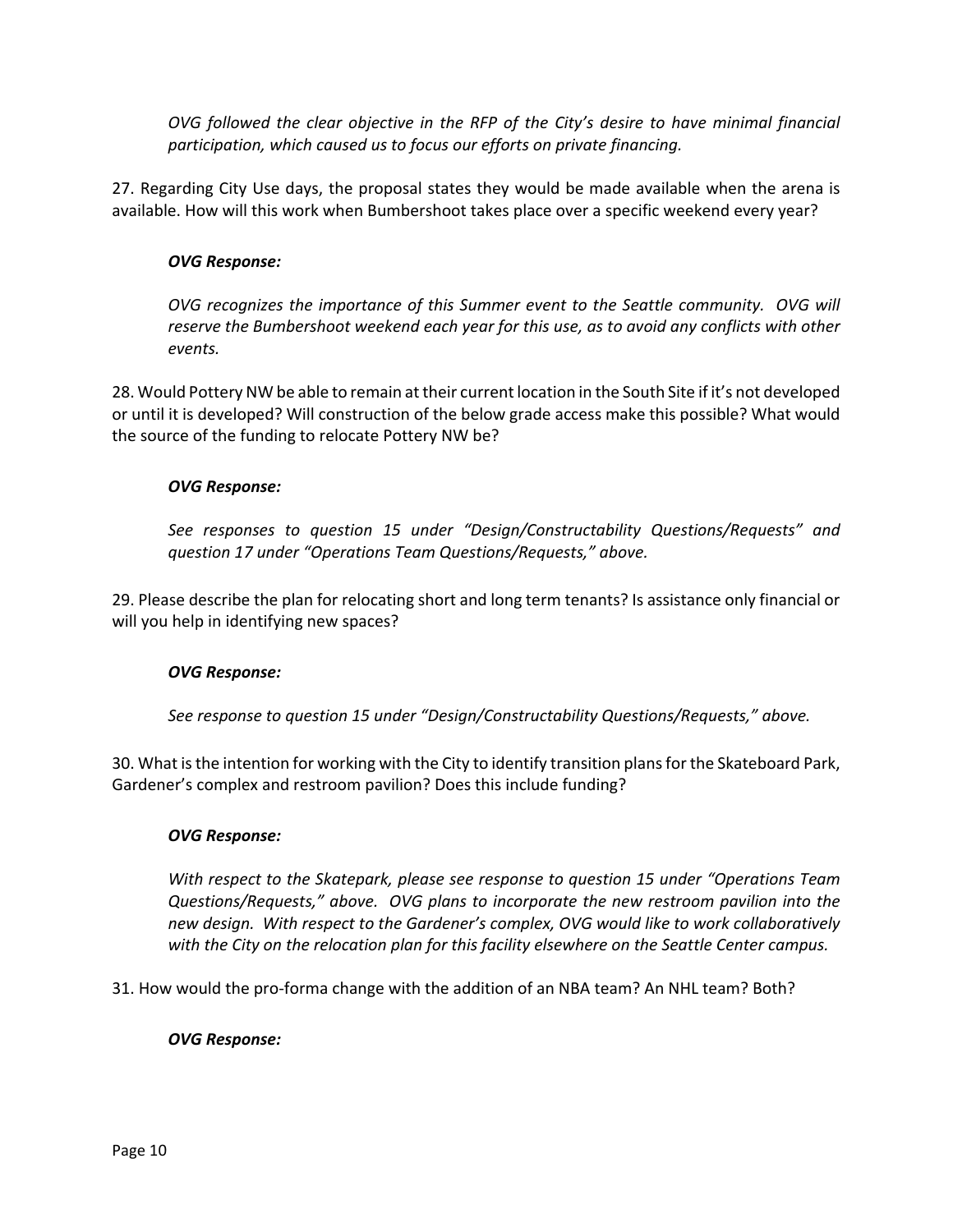*As discussed at the in‐person meetings with City staff on April 26‐27, OVG believes that the pro forma would improve with the addition of an NBA or NHL team, or both. OVG is prepared to have further detailed discussion on this point in person with City staff.* 

32. Please provide more details on the commitment of the \$20 million to assist non-profit ventures, causes and enterprises.

a. What is the funding source?

### *OVG Response:*

*OVG's commitment is to guaranty funding of \$1,000,000 per year for 20 years toward the non‐ profit ventures we identify. OVG will establish and endow a separate not‐for‐profit organization and activate this organization to engage in ongoing annual fundraising and philanthropic efforts throughout the City.* 

b. If funded through arena revenues, is this included in the pro‐forma?

### *OVG Response:*

*It is not included in our cash flow projections, as we see these community contributions to be below the line investments made by OVG in the community.*

c. What is the distribution plan over the 20 years?

### *OVG Response:*

*OVG will cause the independent not‐for‐profit organization described above to distribute \$1,000,000 each year for 20 years during the course of each fiscal year.*

d. Are any of these funds being committed towards relocation costs for the Blue Spruce building tenants or for Pottery NW?

### *OVG Response:*

*See responses to question 15 under "Design/Constructability Questions/Requests" and question 17 under "Operations Team Questions/Requests," above.*

33. Half of it has been committed, is there any City role in distribution of the remaining \$10 million?

### *OVG Response:*

*See response to question 3 under "Operations Team Questions/Requests," above.*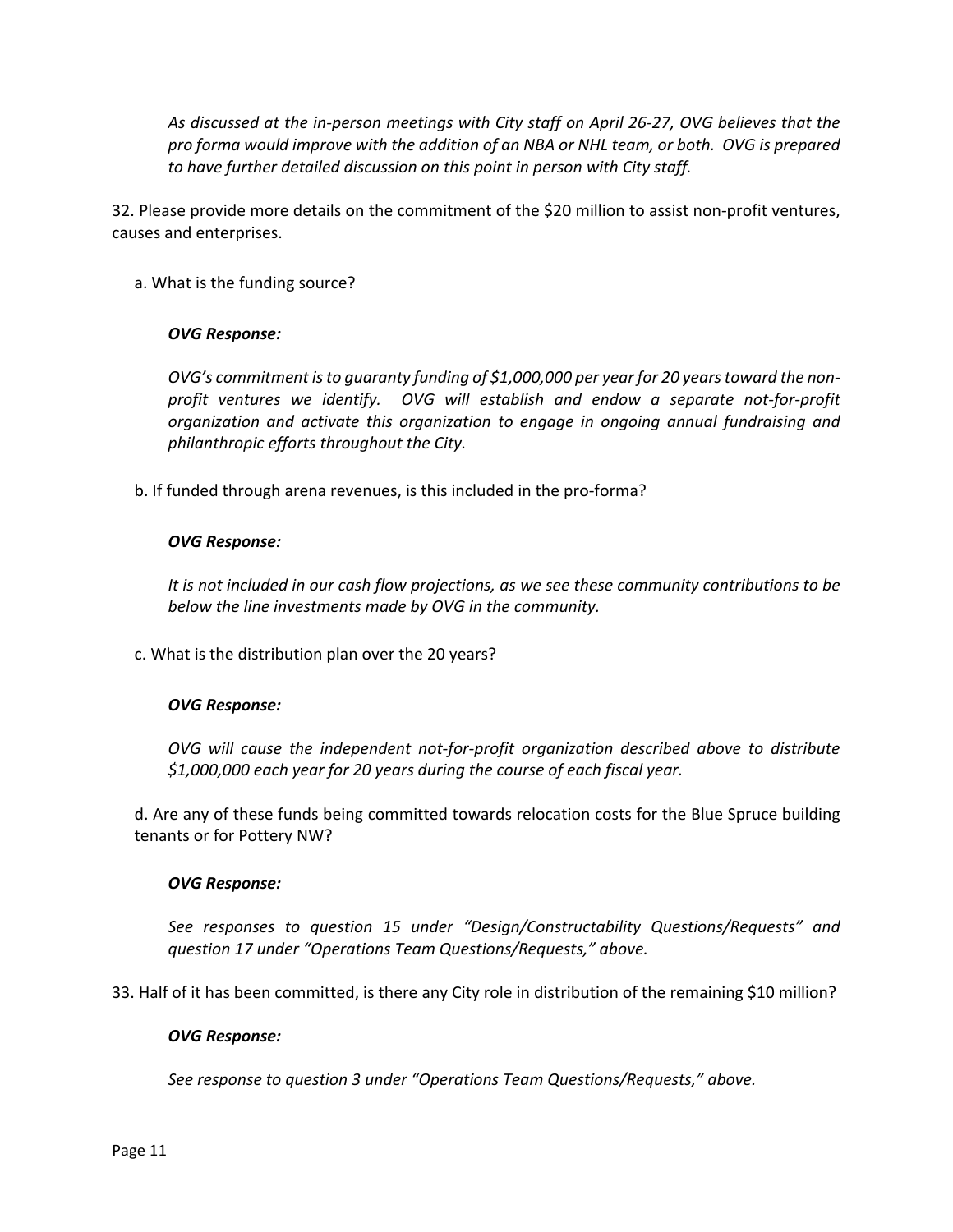34. Of the other arenas you operate, especially those in similar markets to Seattle, what has been the number of events (by type, if possible) hosted each year for the past 3‐4 years? How much revenue was generated from events? How much other revenue have the arenas generated (by type, if possible).

# *OVG Response:*

*For event information for peer venues, please see EXHIBIT C attached. Revenue information for these venues is not public information that we can disclose in this response, but we are happy to have in‐person conversations with City staff on this topic.*

35. Does your projected sponsorship revenue number include the entire Seattle Center campus or just the Arena? How is the city compensated for sponsorship sales?

### *OVG Response:*

*OVG's projections do not include the entire Seattle Center campus. At this time we are assuming that the City will continue to sell sponsorships for its campus; however, we are willing to discuss taking on that responsibility with the City in exchange for a revenue sharing arrangement that will be at least as favorable to the City as currently exists.*

### *General Question*

36. When you built Sprint Center in Kansas City, it was with a similar goal of trying to bring a professional sports team to the city. Why was a team not able to be secured and why is this situation different?

# *OVG Response:*

*AEG built the Sprint Center while Tim Leiweke was its President and CEO. The Sprint Center is a public‐private partnership where the City put significant equity into the development of the facility and is recognized as a success story. It has been a significant benefit to Kansas City as a music, sports, and entertainment venue, including being a home for many NCAA basketball marquee events and home to the basketball hall of fame. It is recognized as one of the busiest venues without an anchor tenant in the industry. It is profitable and a project that Tim is proud to have played a role in building. It is not appropriate for OVG to comment on why the Sprint Center was not able to secure a team to date. OVG would note that Seattle is a larger and more attractive market to the NBA and NHL than Kansas City. In addition, the NHL was not an uneven league at the time; it now has 31 teams with Las Vegas' inaugural season this Fall. We believe that the NHL will want to balance its league with a 32nd team for scheduling purposes, and Seattle is an obvious location for that franchise due to the fact that the Western Conference is currently short at 15 teams (versus 16 teams in the Eastern Conference). OVG does not make any assumptions on behalf of the League and hold these opinions uniquely from its perspective.*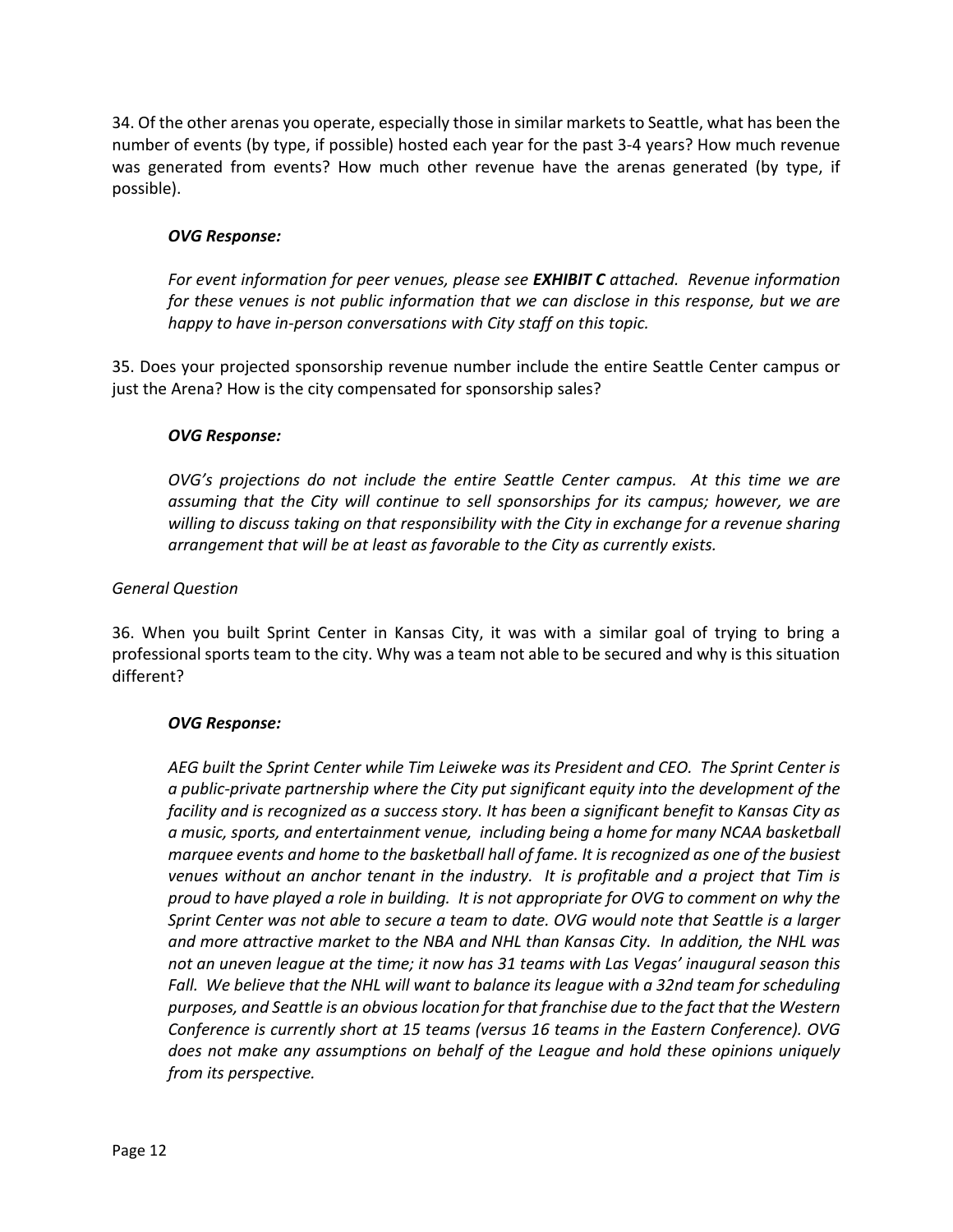### **Social Equity Team Questions/Requests**

1. Describe the goals of OVG's diversity plan, as it relates to Seattle. Do you have any metrics and targets you will be committed to during the construction of the Arena as well as during its operations afterwards? Please describe.

### *OVG Response:*

*OVG believes that diversity of thought, background, and experience cultivate vibrant communities and thriving businesses. This project will be built and operated by persons who reflect the diverse communities of King County and the City of Seattle. OVG will prioritize hiring local minority businesses and workers to design, build, operate, and maintain the arena.* 

*With input from the City, OVG will establish metrics and targets that define a percentage goal for inclusionary hiring practices. We are looking at both state and local benchmarks to arrive at defined percentage goals, and we hope to partner with the Race and Justice Initiative to ensure our policies and practices promote racial and socioeconomic equity. Our goals are discussed below.* 

*As discussed below, OVG will have a full‐time position dedicated to community outreach and equitable hiring. This person will work with Tabor 100, the City, and other community organizations to promote racial and socioeconomic justice, and to engage with and to inform Women and Minority Business Enterprises about contracting opportunities. OVG will provide access to bidding for WMBEs. OVG will work with the City to designate priority zip codes to define areas that the City identifies as needing additional support in hiring efforts.* 

*OVG looks forward to working with the Seattle Chamber of Commerce, other regional chambers of commerce, Washington RoundTable, Seattle Rotary #4, the Northwest Minority Business Council, the Breakfast Group, the Urban League of Metropolitan Seattle, and other community organizations to develop a comprehensive labor agreement that creates tangible inclusion goals and policies that allow for women, minority, and LGBTQ persons to be fully represented in the workforce. Additionally, we will engage in efficient and effective outreach to priority zip codes and other underrepresented groups that will have priority access to hiring for our project both in the preconstruction, construction, and operations phases.* 

2. What is OVG's projection for using women and minority‐owned businesses as subcontractors for the project?

### *OVG Response:*

*OVG will prioritize inclusivity and project to meet and exceed the state goals of 10% MBE and 6% WBE as established by the Office of Minority and Women's Business Enterprises. We recognize that the City of Seattle requires each office and department to set its own goals through Inclusion Plans, and OVG will coordinate with relevant City departments to ensure our metrics align. OVG sees that the City is well ahead of the state's goals, and we anticipate*  working with the City to set the WMBE goals for this project.